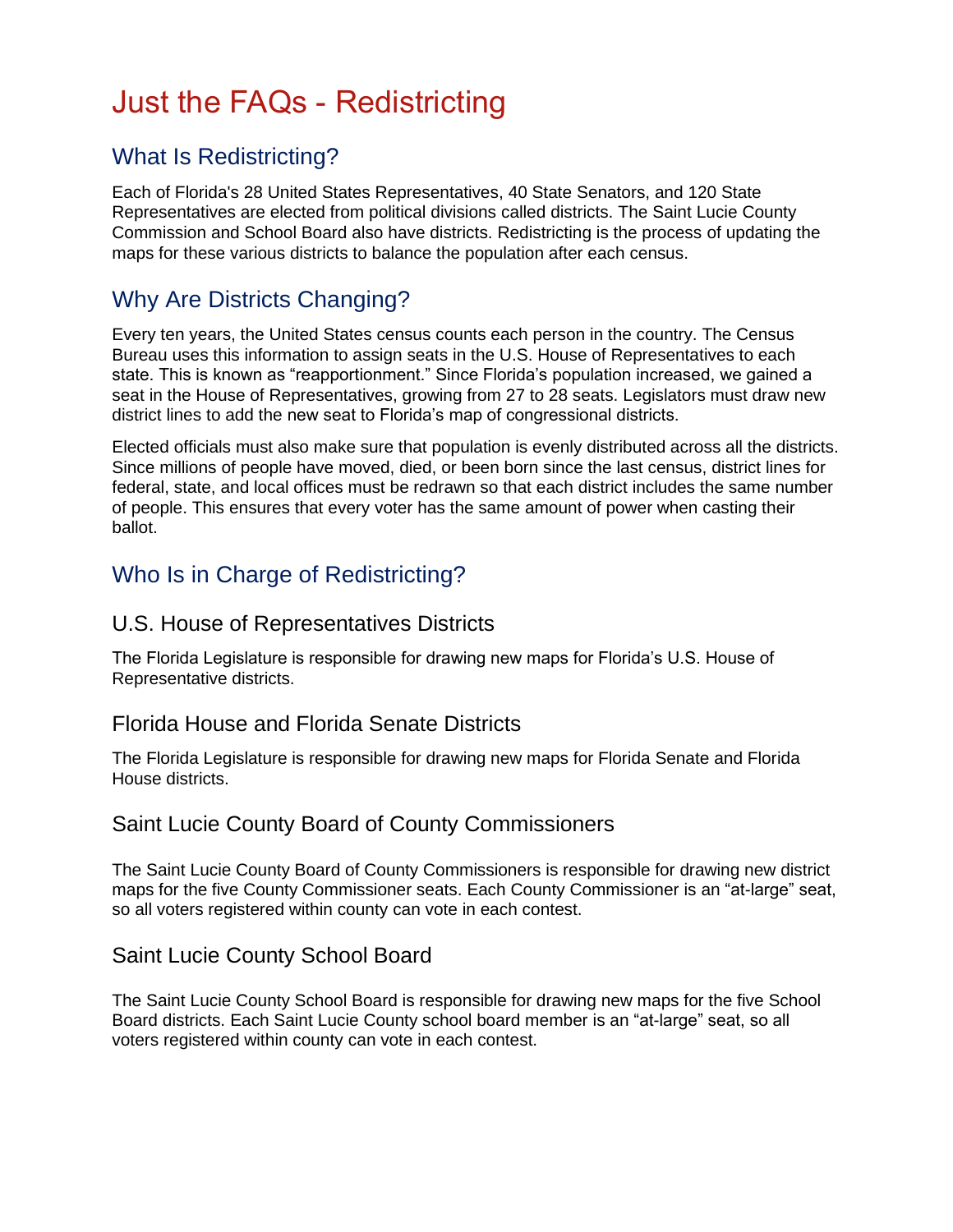## City of Saint Lucie

The City Election is Non-Partisan and the City Council does not have districts. Instead, the mayor and each city councilperson is an "at-large" seat, so all voters registered within city limit can vote in each contest. Since there are no districts, there is no redistricting.

#### City of Fort Pierce

The City Election is Non-Partisan. Since there are 2 districts, the city of Fort Pierce is responsible for drawing new multi district maps. The Mayor is an "at-large" seat. All registered voters in the city are eligible to elect the Mayor. Registered voters residing in District 1 are eligible to elect the two District 1 Commissioners. Registered voters residing in District 2 are eligible to elect the two District 2 Commissioners.

## Saint Lucie County Supervisor of Elections Office

Our office does not draw district lines. However, we do play a part in the redistricting process. Once the new districts are drawn, we must draw new precinct lines. We update the precinct boundaries so that they align with the new district maps for federal, state, and local offices. We then assign each voter to the precinct that includes their address. This process is known as "reprecincting."

Each precinct has an associated Election Day polling place. Since precincts are changing, some polling places will change as well. Starting with the 2022 Primary Election, some voters will have new Election Day polling places. If there is a change that affects you, we will let you know.

## How Will I Learn About my New Districts and Polling Place?

Once redistricting and reprecincting is complete, we will mail new voter information cards. The card lists your districts, your precinct, and the address of your Election Day polling place. We will mail these cards out in the summer of 2022.

You can check your current districts, precinct, and Election Day polling place by using the [Voter Information Lookup.](https://www.slcelections.com/ELECTION-INFORMATION/Where-do-I-vote)

## When Does Redistricting Take Place?

Redistricting is a lengthy process. View the timeline below for a summary of key dates. Note that this timeline is tentative and subject to change depending on litigation or other factors.

- April 26, 2021: U.S. Census Bureau releases apportionment data to states.
- August 12, 2021: U.S. Census Bureau releases redistricting data to states.
- October 2021: Saint Lucie County working group develops proposed redistricting map for county commission seats.
- December 14, 2021: Saint Lucie County adopts new maps for county commission districts.
- January 11 March 11, 2022: Florida legislature meets in session. New district maps for U.S. House of Representatives, Florida Senate, and Florida House will be approved during this session.
- Spring 2022: Supervisor of Elections Office draws new precinct maps.
- Summer 2022: Supervisor of Elections Office mails new voter information cards to all voters in Saint Lucie County.
- June 13 June 17, 2022: Candidates qualify to run for office using new district maps.
- August 23, 2022: Primary Election using new district maps and Election Day polling places.